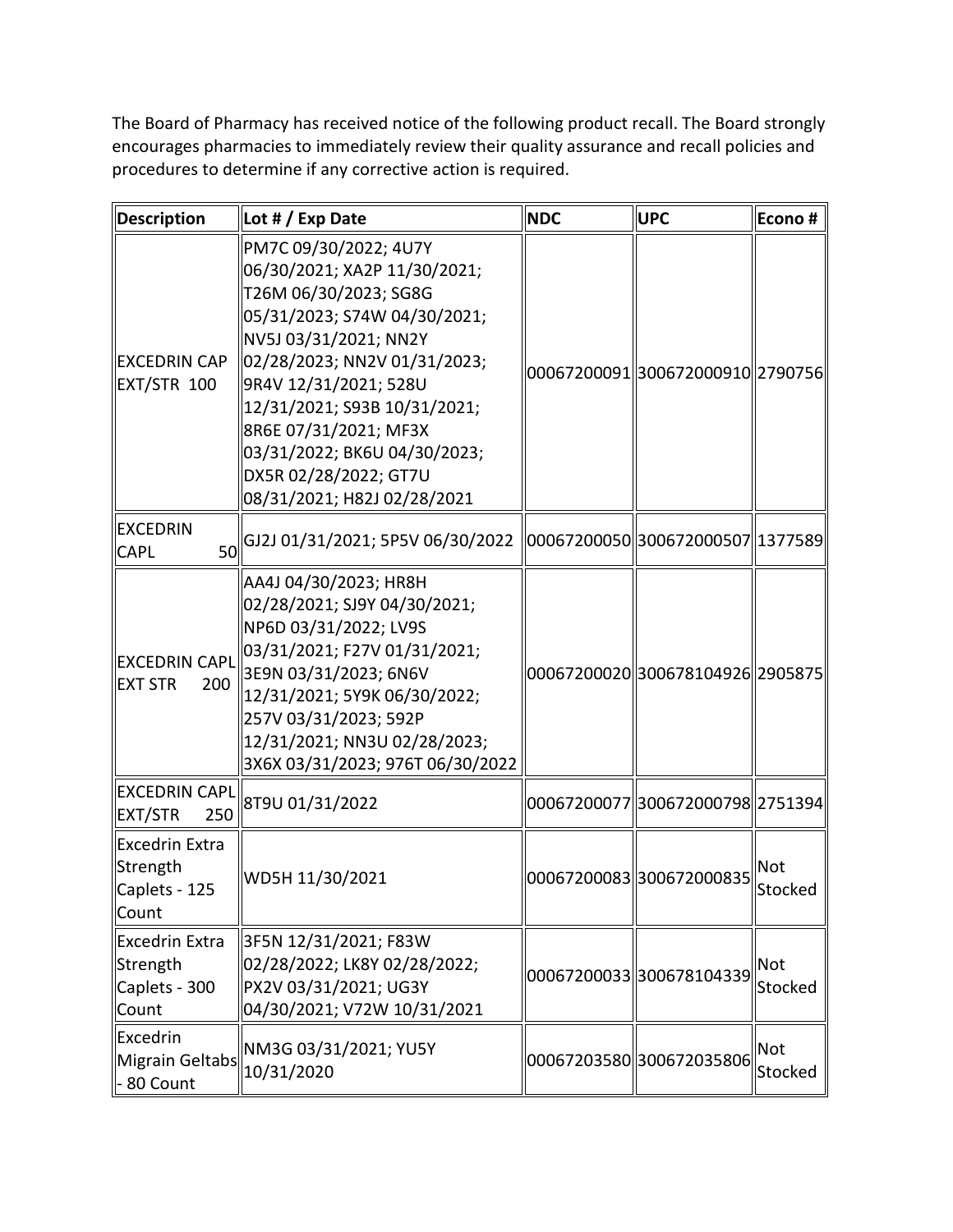| <b>Description</b>                                      | Lot # / Exp Date                                                                                                                                                                                                                                                                                                                                                                                                                                | <b>NDC</b> | UPC                                | Econo#                |
|---------------------------------------------------------|-------------------------------------------------------------------------------------------------------------------------------------------------------------------------------------------------------------------------------------------------------------------------------------------------------------------------------------------------------------------------------------------------------------------------------------------------|------------|------------------------------------|-----------------------|
| <b>EXCEDRIN</b><br>MIGRAINE<br>100<br><b>CAP</b>        | CY6P 01/31/2022; RJ3Y 09/30/2022;<br>LA6P 01/31/2023; LA6N<br>01/31/2023; KW2G 01/31/2023;<br>KA3R 03/31/2021; J96T 02/28/2022;<br>3W4J 12/31/2021; GJ4J<br>02/28/2021; CK6N 04/30/2023;<br>C48T 04/30/2023; 9R8S<br>01/31/2022; 932N 07/31/2021;<br>4T9G 05/31/2021; P82S<br>03/31/2021; HH2S 08/31/2021;<br>S58K 06/30/2023; S74V<br>04/30/2021; T46E 10/31/2021;<br>UG7C 10/31/2021; XK6C<br>05/31/2022; Y82G 11/30/2021;<br>NN2W 02/28/2023 |            | 00067203991  300672039910  2903391 |                       |
| <b>EXCEDRIN</b><br><b>MIGRAINE</b><br><b>CAPL</b><br>50 | GJ2K 02/28/2021; XA8W<br>05/31/2022                                                                                                                                                                                                                                                                                                                                                                                                             |            | 00067203950  300672039507  2106227 |                       |
| <b>EXCEDRIN</b><br>MIGRAINE<br><b>CAPL</b><br>250       | 948W 01/31/2022                                                                                                                                                                                                                                                                                                                                                                                                                                 |            | 00067203977  300672039798  1788231 |                       |
| <b>Excedrin</b><br>Migraine<br>Caplets - 125<br>Count   | NK2M 03/31/2021; VG9G<br>05/31/2022                                                                                                                                                                                                                                                                                                                                                                                                             |            | 000672039833300672039835           | Not<br>Stocked        |
| Excedrin<br>Migraine<br>Caplets - 300<br>Count          | PJ4K 03/31/2021; EX8C 04/30/2023;<br>X97V 05/31/2022; X28P<br>05/31/2022; WC9S 11/30/2021;<br>  VU7U 11/30/2021; VL9W<br>04/30/2021; RT5S 09/30/2021;<br>RB3V 09/30/2021; NJ2L<br>05/31/2023; LV9U 03/31/2022;<br>FL9B 05/31/2023; YS3X 05/31/2022;<br>E76D 05/31/2023; AH7P<br>12/31/2020; 838N 12/31/2021;<br>227U 11/30/2021; FV9G<br>02/28/2022                                                                                             |            | 00067203933330672039330            | <b>Not</b><br>Stocked |
|                                                         |                                                                                                                                                                                                                                                                                                                                                                                                                                                 |            | 00067203992  300672039927  3256997 |                       |